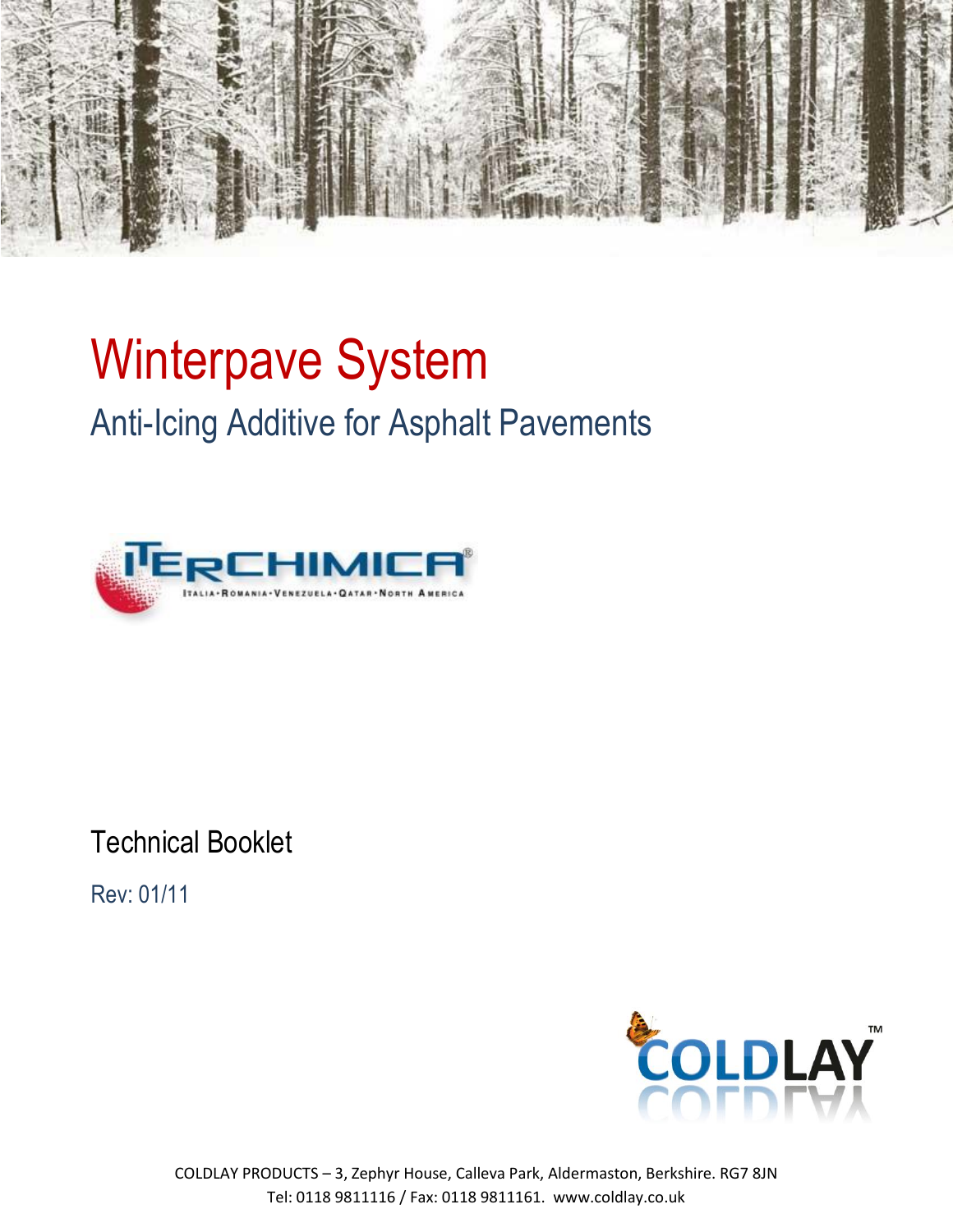

| 3.1.1 Variation of snow metamorphism in presence of WINTERPAV/ECO-S  4      |  |
|-----------------------------------------------------------------------------|--|
| 3.1.2 Cryoscopic lowering and formation of eutectic solution in presence of |  |
|                                                                             |  |
|                                                                             |  |
|                                                                             |  |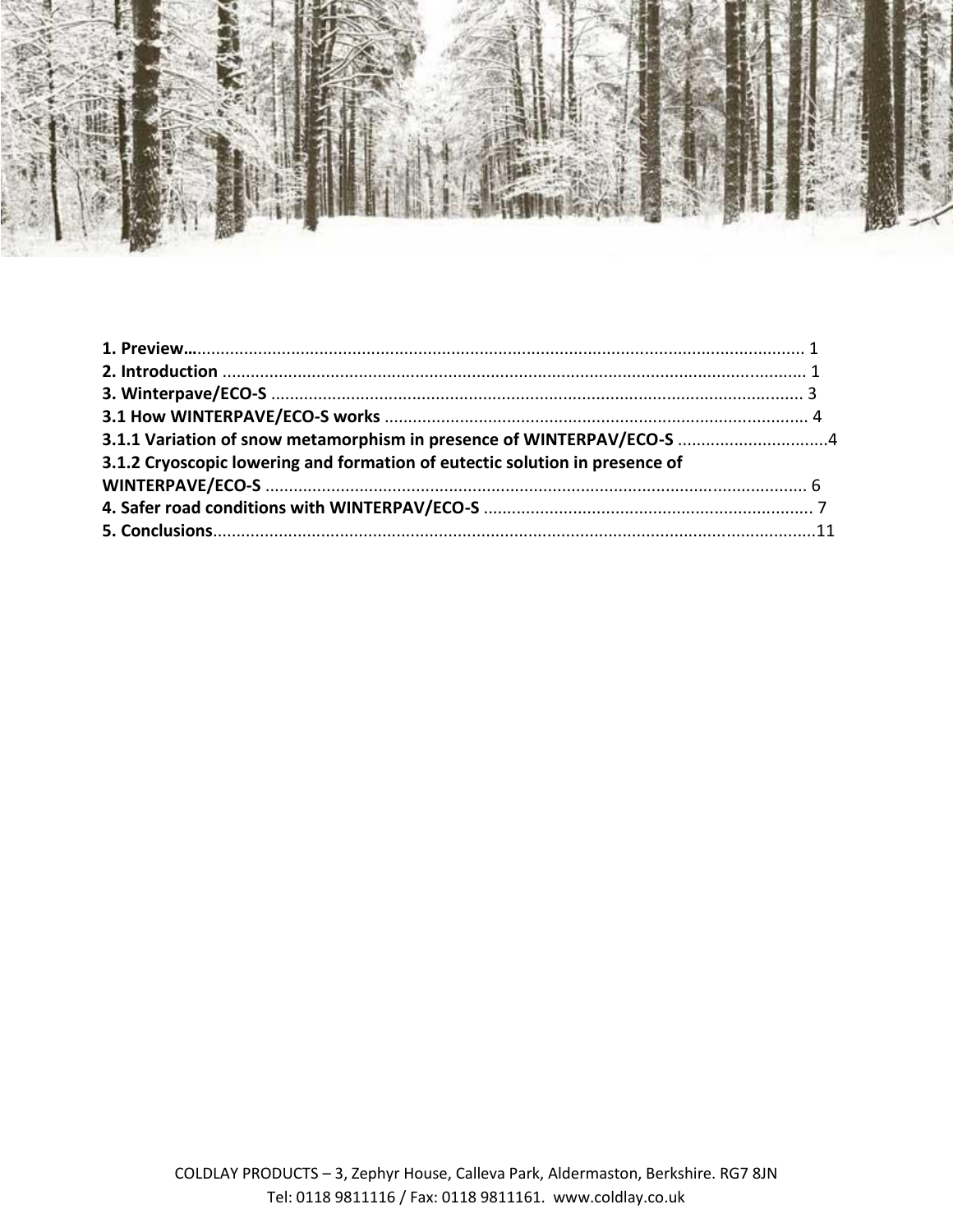

### **1. Preview**

The cold spell of December 2010 brought heavy snowfalls, which paralyzed our highways and airports for several days. The affects of the snow fall was further exacerbated by falling temperatures, which resulted in slippery roads and pavements for several weeks thereafter. The need for a remedy for this disruption resulted in the realization of a unique product know as **WINTERPAV/ECO-S, which** is a scientifically proven method for disrupting the formation of ice crystals at temperatures as low as -8°C, which when added into asphalt surfaces, will significantly reduce the disruption caused by snow and ice.

# **2. Introduction**

Currently, when snowfalls are forecast, the most common preventative intervention is the spreading of large quantities of sodium chloride (salt) on our roads and pavements, which is a relatively inexpensive solution for the problem, as the salt melts the snow which remains liquid and at some degrees below zero. Salt is a basic commodity and approximately 260 million tons is produced worldwide every year. China is the leading producer, followed by Unites States, India, Germany and many other countries.

Most of the salt produced worldwide is used by chemical industries (approximately 100 million tons) for the production of sodium hydrate and chlorine through electrolysis, and sodium carbonate. Part is also used for human consumption, as each person needs approximately one kilogram of salt per year, which corresponds to a demand of approximately 7 million tons per year. Another part is required for livestock feeding, meat and cheese industry, feeding industry, pelt tanning and other applications. In fact salt has been used for food and pelt conservation for over ten thousand years.

#### **More than 25% of the salt produced worldwide, is used to eliminate ice from our roads.**

The salt used for ice fusion, must have specific characteristics. It shouldn't have a high grade of purity, unlike industrial and alimentary salts, which must be completely pure and it should be in the form of crystals measuring less than one millimeter, Only then, can it melt quickly in liquid water or snow.

An alternative solution to sodium chloride is calcium chloride, which forms as inevitable by-product in the production of sodium carbonate, starting from sodium chloride.

Salt spreading on our roads saves a lot of human lives, and also has an economic relevance, as it allows the movement of people and goods in transportation, but it also has a negative effect on the environment, as salt doesn't completely disappear, it is dragged by the liquid water in which it is melted into surrounding fields, ditches and rivers, with harmful effects **on agriculture, as many plants cannot tolerate the contact with excessively saline water.**

With reference to these considerations, Iterchimica realized an ecological product called **WINTERPAVE/ECO-S.**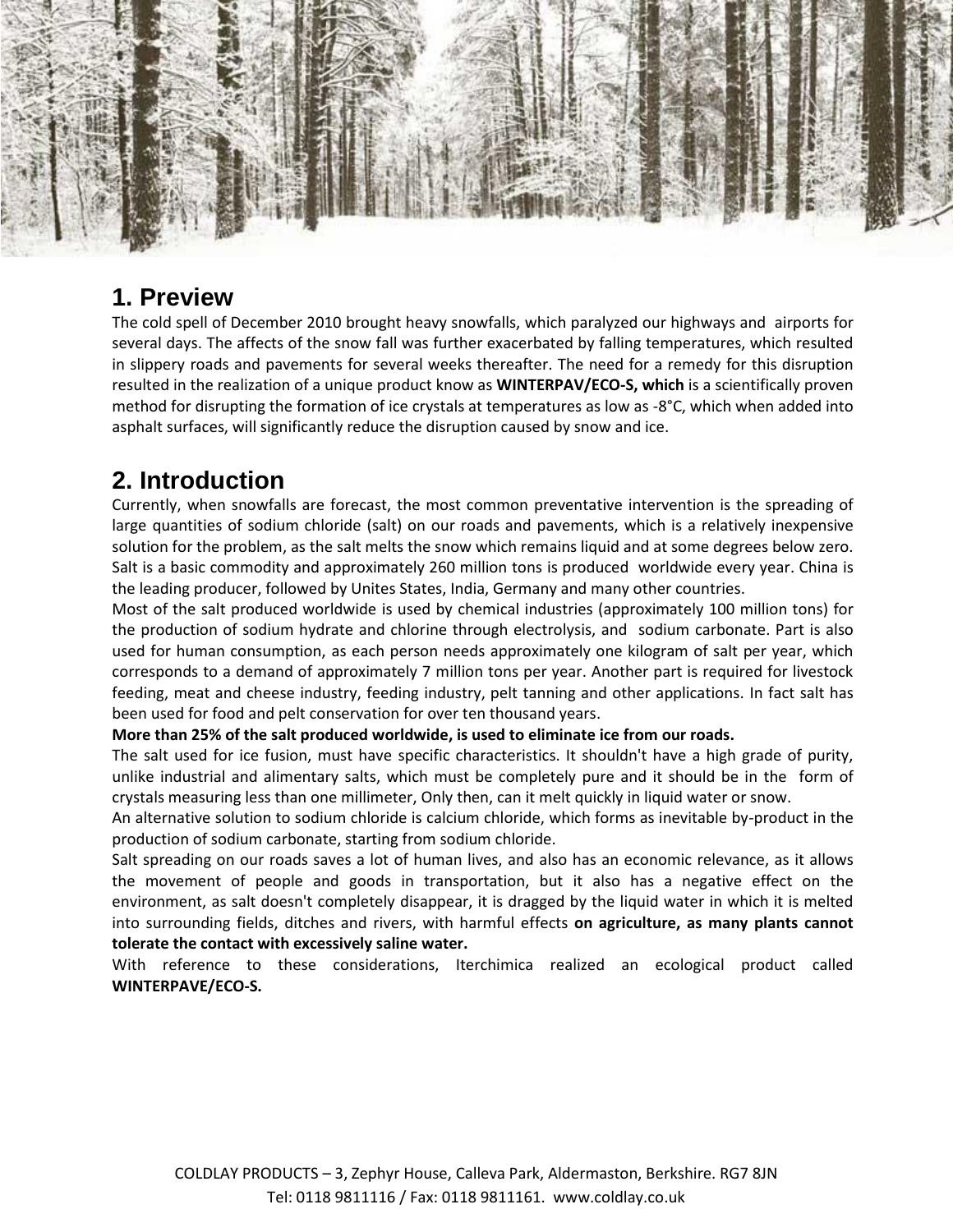

## **3. Winterpave/ECO-S**

2

The first attempts to find an alternative solution to those mentioned in point 2, were carried out in Switzerland in early '90s, when chloride based antifreeze was incorporated in the bituminous mix, unfortunately resulting inconvenient in making the road surface slippery during the first spring rains. More Recently, analogous compounds blended with controlled substances reappeared on the market, with improved reliability compared to the Swiss predecessors, although still maintaining sodium chloride based additives..

**WINTERPAVE/ECO-S** is an anti-freeze of the latest generation:

● It mixes with the bituminous mix for the wearing layer as a *filler*, from 3% to 5% of the aggregate weight.

● It is completely and homogeneously mixed with in the bitumen film which covers the aggregate in order to act in the optimum way, especially in high adherence wearing layers characterized by increased specific surface of the aggregates (type SMA – Stone Mastic Asphalt - ).

● Does not compromise the mechanical characteristics of the bituminous mix in which it is used, unlike products previously realized by other companies where the resistances worsened.

● **Does not contain chlorides** that could attack metallic road structures and concrete reinforcements.

● **Does not release corrosive or environmentally harmful substances.**

● It steadily and continuously remains effective over time, as the active elements of the product gradually migrate towards the outside of the bitumen film, always providing new particles effective for the autodefrosting action.

● it provides the salt spreading vehicles with a longer margin of time to intervene during heavy snowfalls or frozen rains , as **it lowers the freezing temperature of the water in contact with the road surface by disrupting the formation of ice crystals, ensuring the ice is not well anchored to the asphalt surface.**

Recent data can be seen in the graph hereunder which shows a laboratory test in which tiles of bitumen and anti-freeze mixtures at 5% in weight, covered with 0,5*cm* of H2O, have been brought to a temperature of –20°C. The delay in water freezing *(cryoscopic lowering)* can be seen overhanging the auto defrosting bituminous mixes, and in a more pronounced way, in the sample containing **WINTERPAVE-ECO/S.**



*Graph 1 Bi = bitumen itself; A and B = Competitors' anti-freeze and bitumen mixtures at 5%; C = anti-freeze and bitumen mixtures WINTERPAVE-ECO at 5%, calculated on aggregates weight*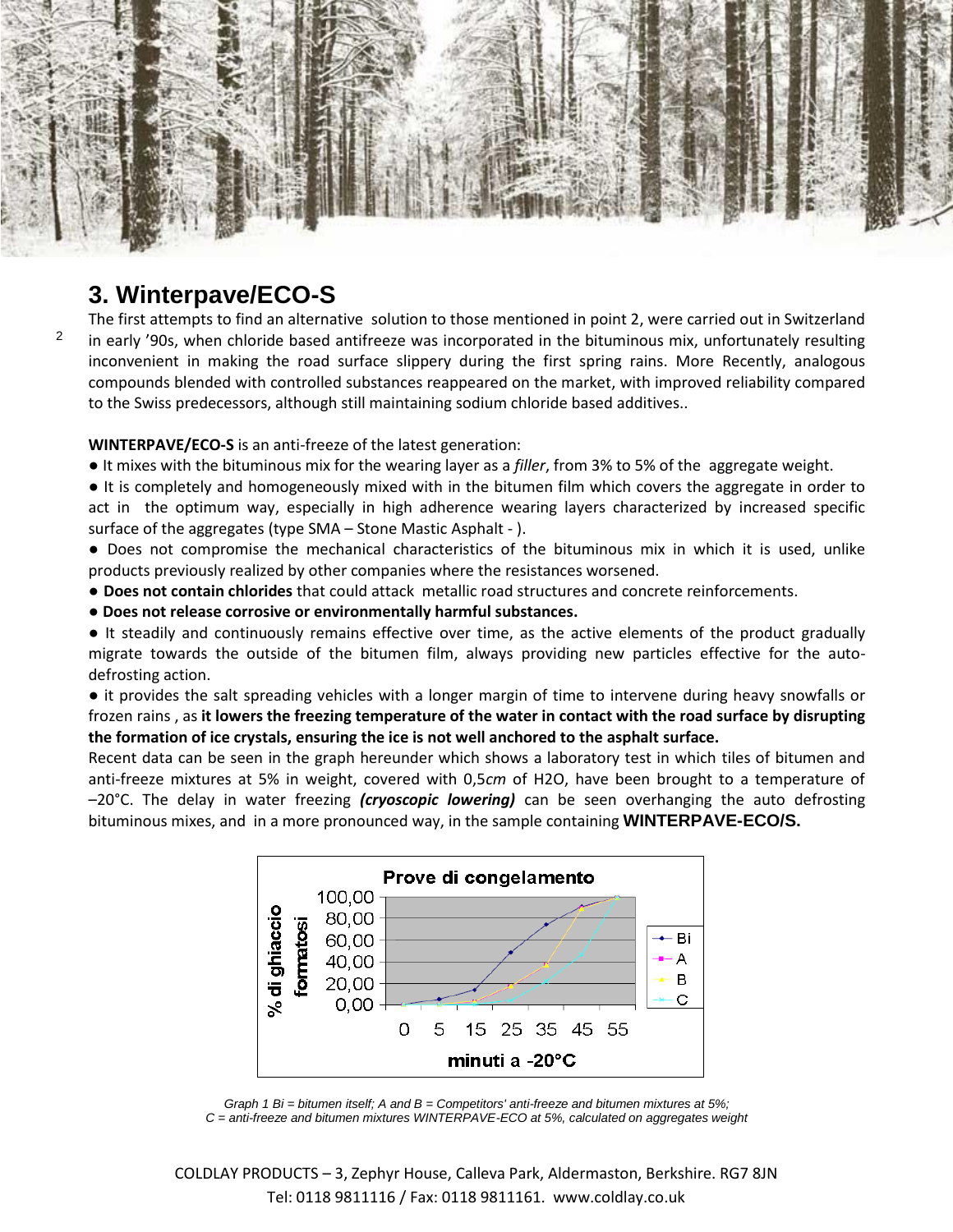

#### **3.1 How WINTERPAVE/ECO-S works**

The product was created through having a deepened knowledge of some of the aspects related to chemistryphysics and *thermodynamics*. Having understood the snow system, or to better say, *its metamorphism*, allowed us to find a better solution for influencing its physical state.

### **3.1.1 Variation of snow metamorphism in presence of WINTERPAVE/ECO-S**

Snow is composed of ice crystals. All Though it is said that no ice crystal is identical to the another , all of them have a recognizable hexagonal symmetry . The snow crystals' structure varies with the concentration of steam and temperature, while the dimensions of the crystals depend on the availability of steam and the efficiency of the collisions between the different nucleus inside the clouds, or on the turbulent motions during the ascent phase. As soon as snow accumulates on the ground, a *metamorphism* process starts (*see Figures 1 and 2*) and it continues until fusion is completed in a group of transformations caused by heat variations and chemical reactions produced by the presence of **WINTEPAVE/ECO-S** inside the mass of the bituminous mix for wearing layer.





 *Fig. 1 Fresh snow Fig. 2 Fusion grains. Fusion in presence of WINTERPAVE/ECO-S*

**WINTERPAVE/ECO-S** facilitates the fusion metamorphism. Thus, when fusion water becomes abundant, the bonds among the crystals are quickly destroyed and the blanket of snow has a weak cohesion. Besides, if temperature returns below 0°C, **the presence of our additive doesn't allow fusion water to freeze** cementing the snow crystals among themselves (cohesion for re-frost) preventing, thus, the formation of frozen snow crusts (*see Figure 3*).



 *Fig. 3 Cohesion for re-frost IN ABSENCE of WINTERPAVE/ECO-S*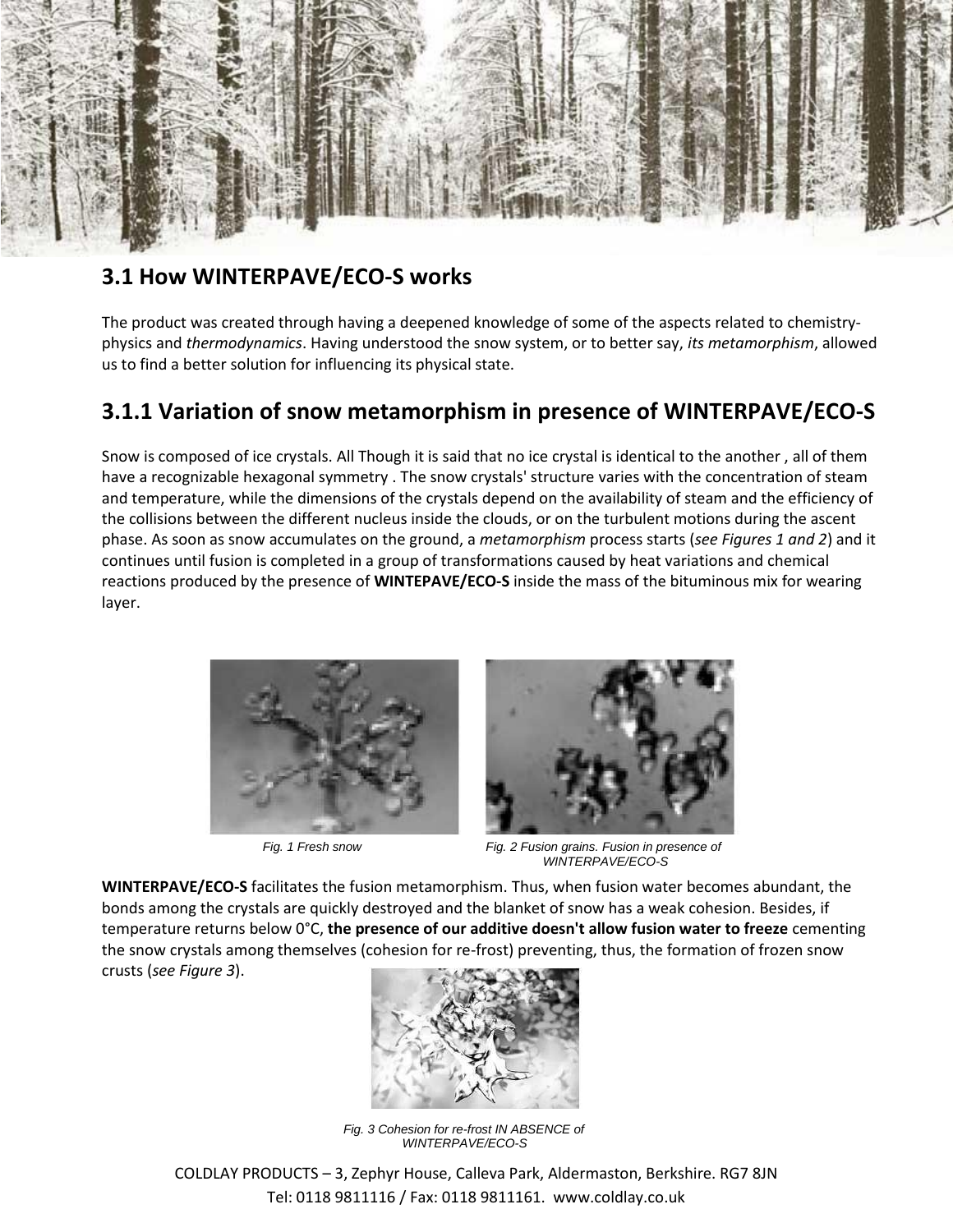

# **3.1.2 Cryoscopic lowering and formation of eutectic solution in presence of WINTERPAVE/ECO-S**

The lowering of the freezing temperature (better called s*olidification temperature*) of a liquid in a solid state through addition of a chemical substance melted inside the liquid is called cryoscopic lowering *(see fig. 4*). *Cryoscopy* can be commonly traduced as *ice vision*. It belongs to the so-called colligative properties of the solutions together with other well known properties such as *ebullioscopic elevation* and osmotic pressure.



The organic and inorganic components making up the compound **WINTERPAVE/ECO-S** have the property to lower the freezing point of the water. Being in contact with water, their salt molecules split up in ions, which bind electrostatically to the water molecules. If temperature drops below zero, water starts to form the first ice crystals, but the presence of ions interfere with the growth of the single crystals and this is the same as saying that liquid freezing point lowers by some degrees. Besides, the reaction of **WINTERPAVE/ECO-S** tends to form a three-phasic system composed of:

I. ice (that's to say water at solid state);

II. salts (lacking in chlorides) at solid state;

III. aqueous solution saturated with salts (*lacking of chlorides*) forming the compound **WINTERPAVE/ECO-S**. Describing exactly and without unforgivable thoughtlessness what happens at this point is probably an undertaking which exceed the purpose of this article. We can simply say that we fall in a circumstance known in chemistry-physics *as eutectic*. In an eutectic mixture composed, in this case, of solids (salt and ice) and liquids (water saturated with salt) the overall solidification temperature is less than the one that each component separately would have. More specifically, there's a ratio between the weight of the different components (*called eutectic ratio)* in which this temperature is minimal and it is therefore called *eutectic temperature*. **WINTERPAV/ECO-S** has been formulated according to the considerations mentioned above.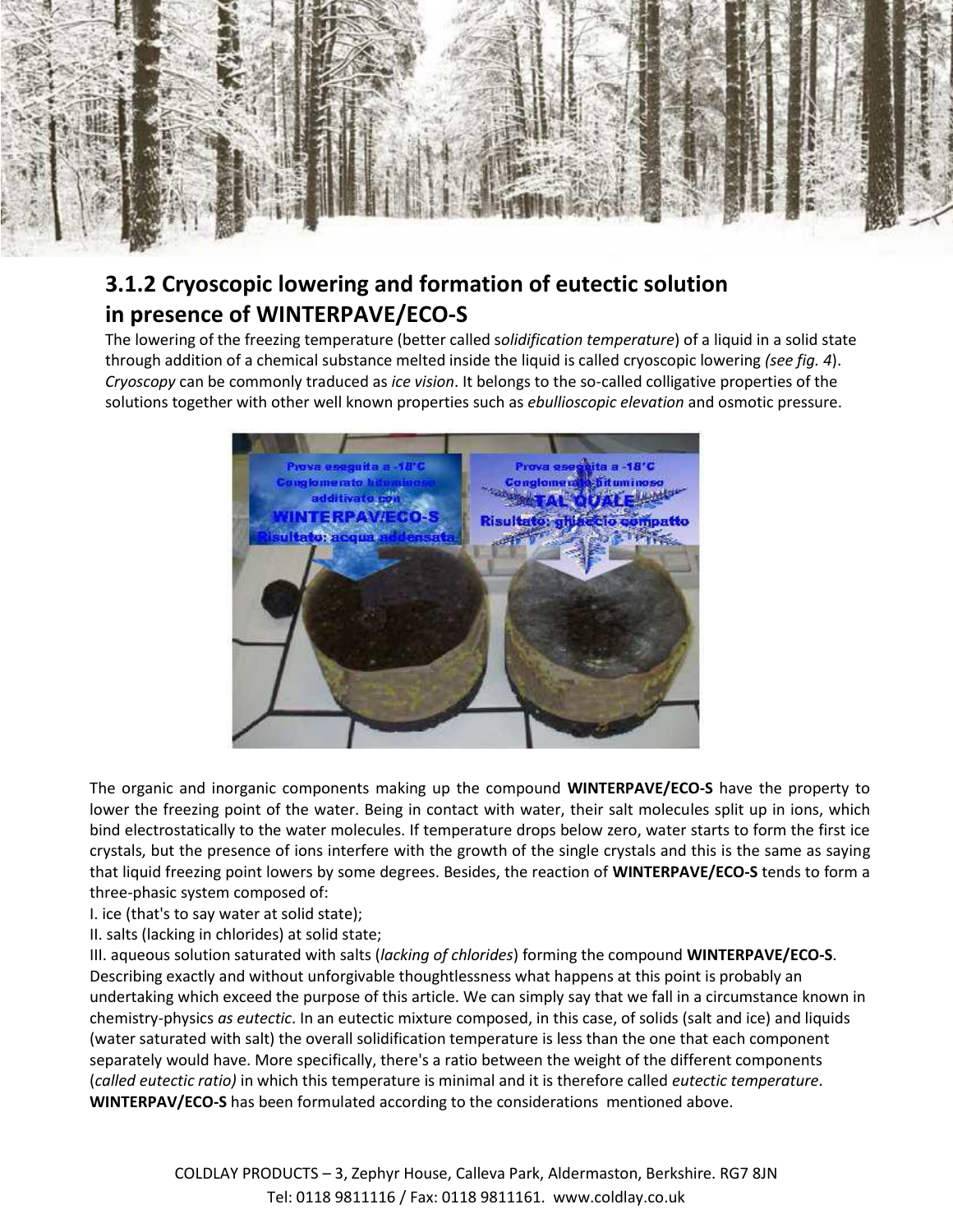

### **4. Safer road conditions with WINTERPAVE/ECO-S**

In the latest years, the approach to planning, control and management of road infrastructures is undergoing a deep transformation with the introduction of a concept of *performances requirements* that an infrastructure, both new or already running, should meet. One of the main performances requirements that a road infrastructure should offer is **circulated safety** and in this context the control of the characteristics of *pneumatic-paving* interaction, in particular as regards phenomenon of adherence, assumes a primary valence. The *adherence force* represents the interaction between pneumatic and paving in slippery conditions, and it is essentially generated from two phenomenon: *adhesion and pneumatic hysteresis.*

The *adherence force* is influenced, besides paving characteristics, by a quantity of factors among which are to be pointed out: tyres inflation pressure, tread's drawing, water film's thickness, load and speed of the vehicles.

As regards paving characteristics, without going into the analysis of the phenomenon, we specify that **the physical characteristics of the superstructure which influence adhesion are:** *the aggregates microweaving and the superficial macro-weaving.*

The former influences the entity of the adhesion forces through adhesion phenomenon, while macroweaving acts on hysteresis phenomenon *(loss of energy caused by pneumatic deformation during contact with paving*). Thus, in synthesis, the superstructure characteristics which affect more, both adhesion and aquaplaning are: *micro and macro roughness*, and **the ultimate aim of WINTERPAV/ECO-S is to assure high values of macro-roughness, and consequently adhesion, in adverse weather conditions, during the whole wintry period.** (*see Graphs 2 and 3 on the following page*).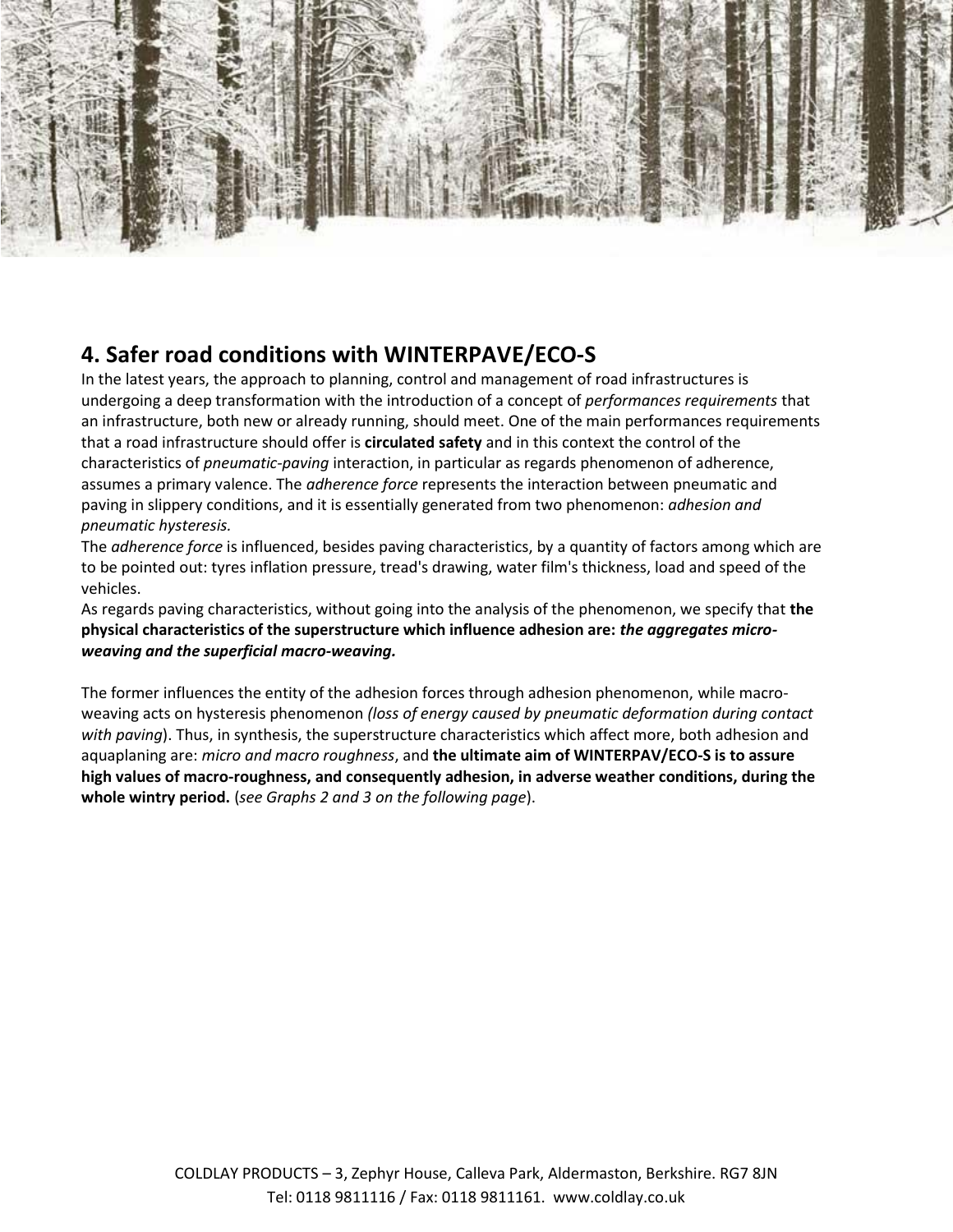



*Graph 2 Trend of the adhesion parameter values IFI-International Friction Index Values determined at the laboratory of the University of Pisa Red: mixture with anti-freeze filler. Blue: mixture with traditional filler*



*Graph 3 Trend of the adhesion parameter values measured at the slipping speed of the test pneumatic (FR60 ). Values determined at the laboratory of the University of Pisa Red: mixture with anti-freeze filler. Blue: mixture with traditional filler.*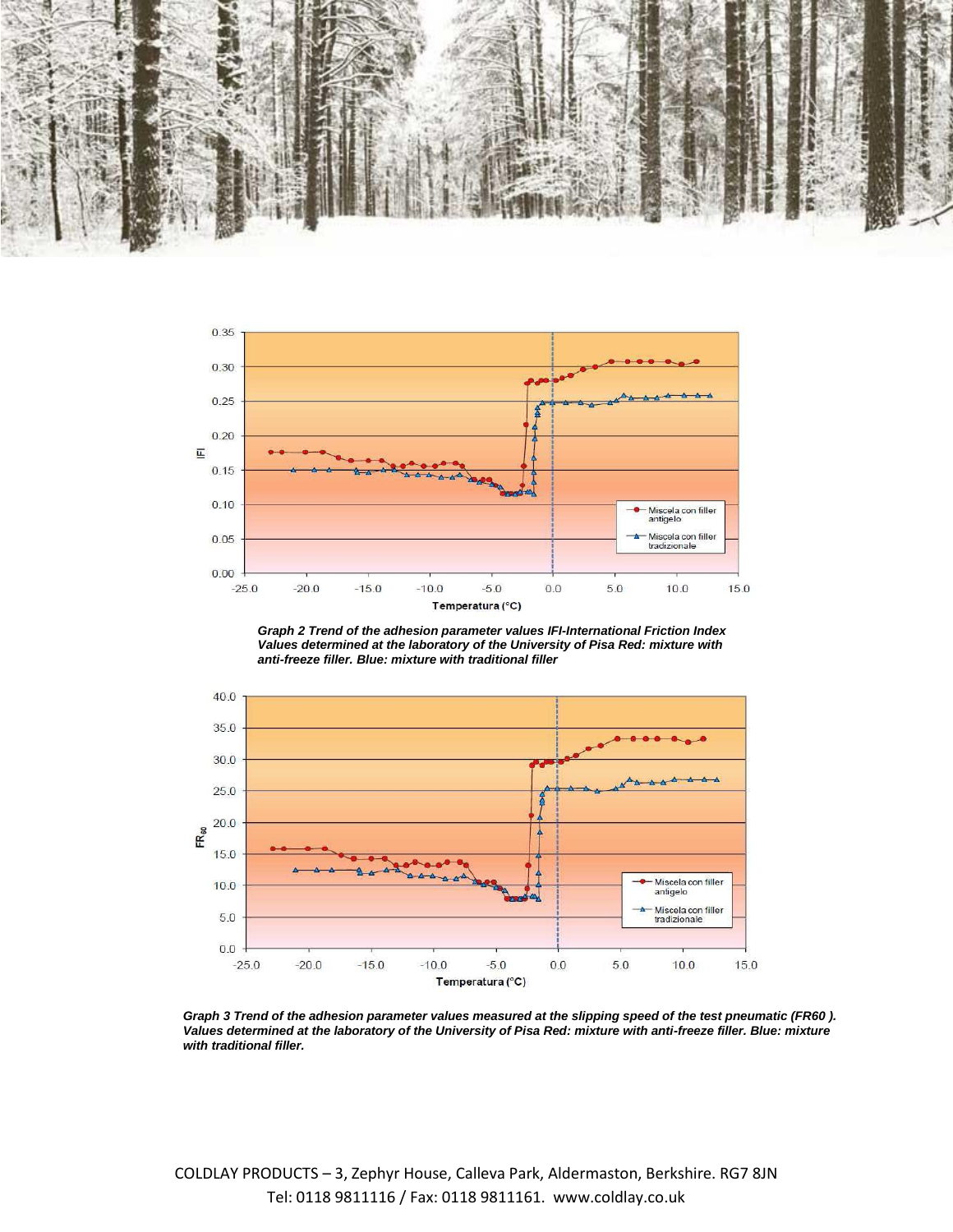

The different experimental studies carried out by some universities on the use of proactive filler **WINTERPAVE/ECO-S** shows that:

1. The resistance values of grazing friction *PTV* measured in laboratory on cores extracted from paving treated with our product, in standard test conditions, showed a resistance to skidding (*PTV = 61÷63*), superior to the limits generally prescribed in *Technical Specification norms* that refer to this parameter for the control of the adherence conditions.

2. Identical performances obtained with grazing friction tests in standard conditions show that the presence of proactive filler with anti-freeze function doesn't cause alteration in the functional performances of the bituminous mixes in weather conditions different from winter ones.

3. The PTV value determined both on samples thickened in laboratory and on cores extracted from paving treated with our product, after formation of superficial ice from water film with nominal thickness of 1*mm*, allow to appreciate the better performances of the mixtures additivated with proactive filler having specific defrosting function in comparison with the adhesion values' recovery of the frozen samples kept at room temperature.

4. The results of the comparison tests point out that the bituminous mix samples containing **WINTERPAVE/ECO-S**, unlike what happens with mixtures lacking winterpave filler, reach with notable advance adhesion values close to those detected when frost effect can be considered completely exhausted.

5. The characterization of the macro-weaving conditions of the test surfaces, carried out through survey of the superficial profiles with laser devices for the evaluation of the MPD parameter (*Mean Profile Depth*), allowed to determine the *IFI parameter* (*International Friction Index*) and to evaluate the macroweaving values of the cores subjected to investigation.

6. Also the values of *IFI* index show that bituminous mix's cores containing **WINTERPAVE/ECO-S** present adhesion values close to those detected when frost effect can be considered completely exhausted, earlier than what happens in case of mixture lacking winterpave filler;

7. The presence of anti-freeze filler Winterpave, allows to obtain ice fusion with notable advance and at lower temperatures: this factor brings more positive consequences considering the operating aspects of road safety and maintenance.

Consequently to the research activities developed at Universities, experimentations of Winterpave technology have been carried out in order to evaluate their functional characteristics. It is possible to sum up the results of these scientific activities as written in the charts on the following page :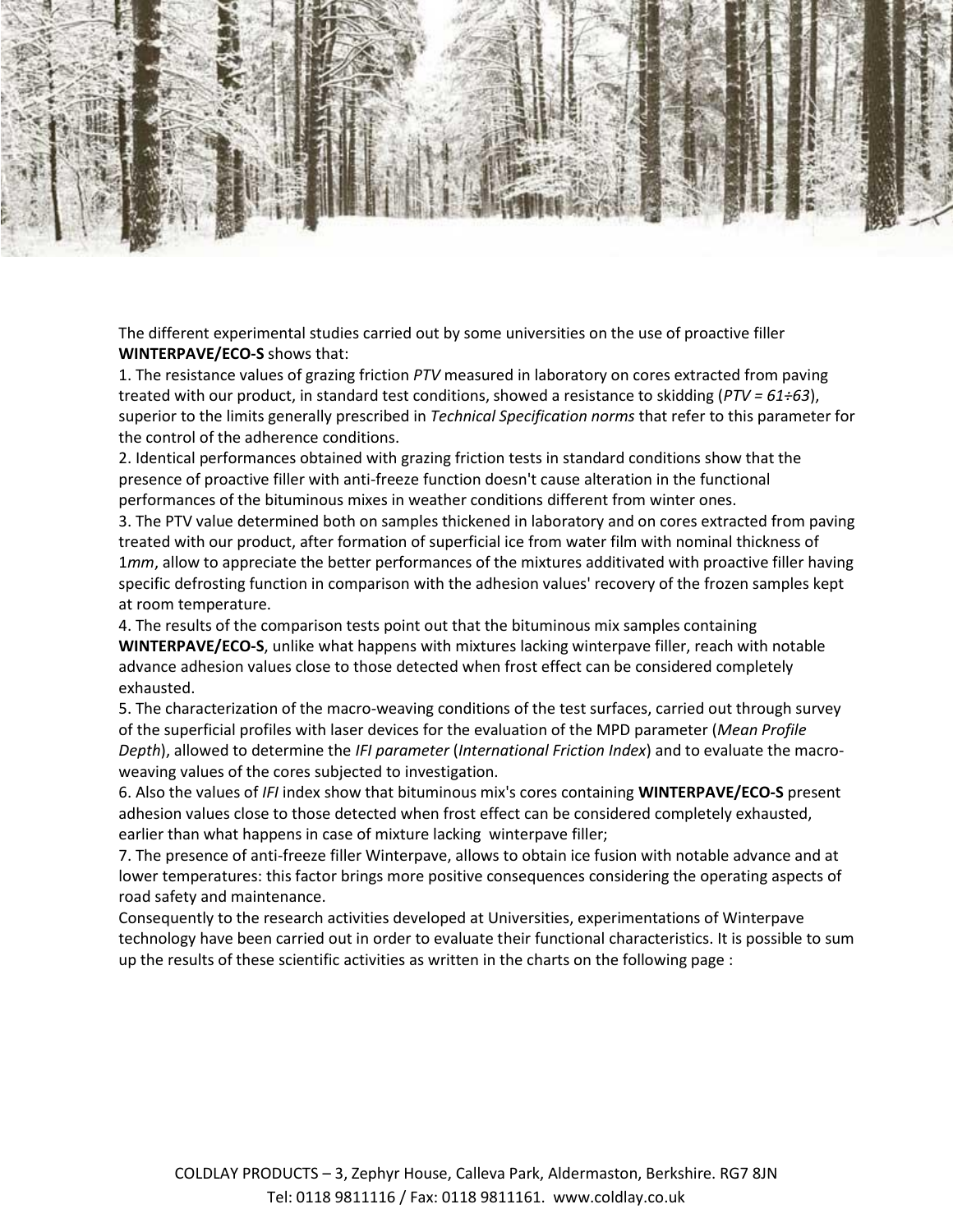

| <b>Characteristic</b> | Norm reference | <b>Traditional mixture</b> | <b>Mixture additivated</b> |
|-----------------------|----------------|----------------------------|----------------------------|
| [u.m.]                |                | type                       | with technology            |
|                       |                |                            | Winterpav <sup>®</sup>     |
| Pendulum Test Value   | EN 13036-4     | 22                         | 29                         |
| $(PTV) @ -7^{\circ}C$ |                |                            |                            |
| Pendulum Test Value   | EN 13036-4     | 23                         | 47                         |
| $(PTV) @ -3C$         |                |                            |                            |
| Pendulum Test Value   | EN 13036-4     | 58                         | 73                         |
| $(PTV)$ @ -0°C        |                |                            |                            |

| Pendulum Test Value                     | EN 13036-4      | 74      | 76      |
|-----------------------------------------|-----------------|---------|---------|
| $(PTV) @ +5^{\circ}C$                   |                 |         |         |
| International Friction                  | ASTM E1960 - 07 | 0.1191  | 0.2760  |
| Index (IFI) $@ -3.6C$                   |                 |         |         |
| International Friction                  | ASTM E1960 - 07 | 0.1156  | 0.2760  |
| Index (IFI) $@ -1.6C$                   |                 |         |         |
| Reduction of ice                        |                 | 6.4     |         |
| formation                               |                 |         |         |
| temperatures $\lceil \mathbb{C} \rceil$ |                 |         |         |
| Bitumen penetration                     | AASHTO T49      | 63      | 61      |
| [dmm]                                   |                 |         |         |
| Softening point [C]                     | AASHTO T 53     | 52      | 55      |
| Fraass breaking (at                     | EN 12593        | $-10.9$ | $-10.3$ |
| low temperatures) [C]                   |                 |         |         |

Such experimental evidence represent the state-of-the-art of Winterpav technology development at the date of issue of this document. This experimental activity is however in phase of development and tecnological integration.